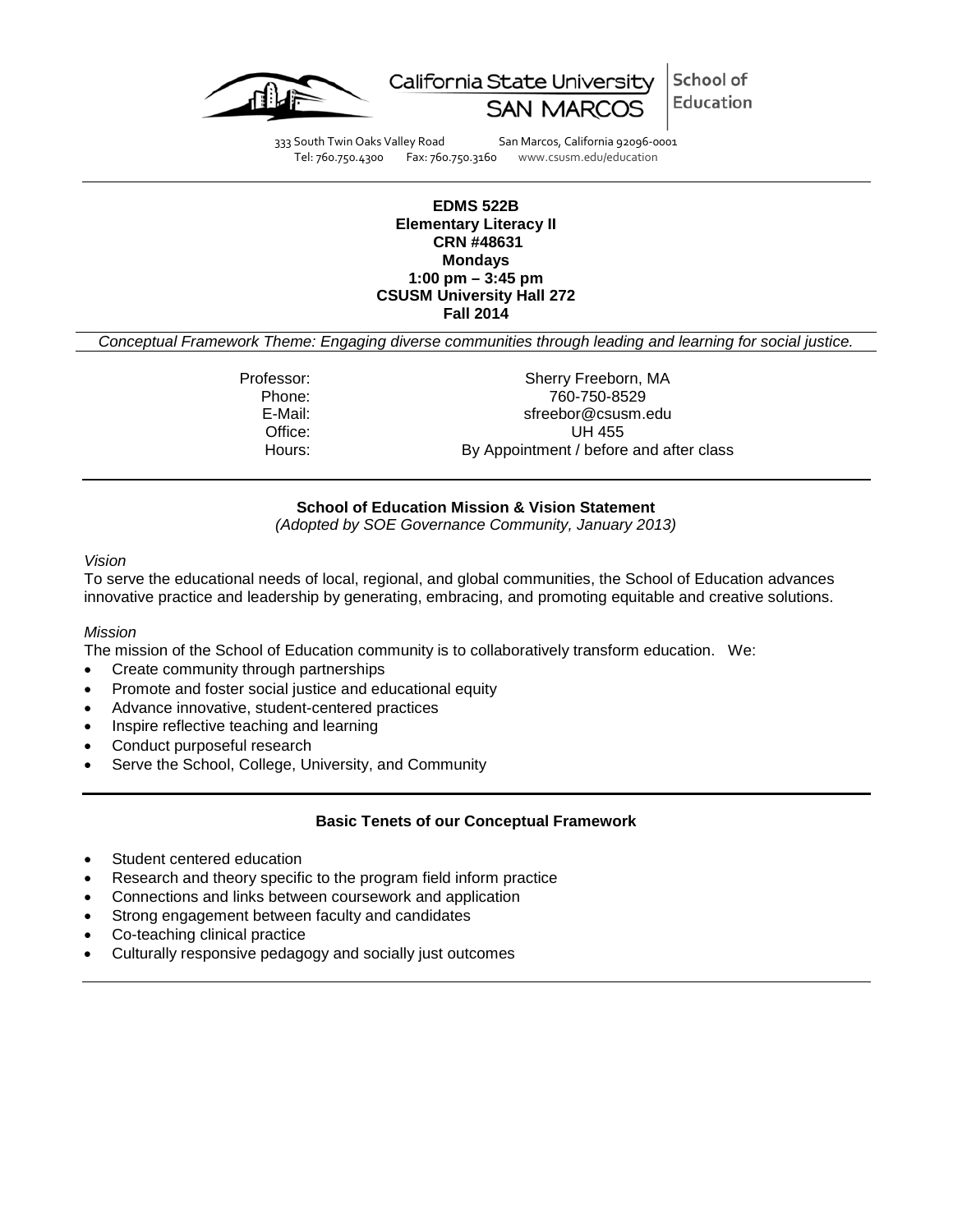### **COURSE DESCRIPTION**

Focuses on developing an advanced understanding of theory, methodology, and assessment of English language Arts and second language learning in integrated and inclusive elementary classrooms.

FREEBORN: The primary aim of this course is for students to develop an understanding of the theory, methodology and assessment of English language arts and second language learning in integrated and inclusive elementary and middle school classrooms.

## **Course Prerequisites**

Admission to the Integrated Credential Program and successful completion of EDMS 521B

## **California Teaching Commission Standards Alignment**

The course objectives, assignments, and assessments have been aligned with the CTC standards for Multiple Subjects Credential. The following standards are a primary emphasis for this course:

3-Relationship between theory and practice

4-Pedagogical thought and reflective practice

5-Equity, Diversity & Access

7-Preparation to Teach Reading Language Arts

7-A: Multiple Subject Reading, Writing, and Related Language Instruction in English

### **Special Education**

Consistent with the intent to offer a seamless teaching credential in the College of Education, this course demonstrates the collaborative infusion of special education competencies reflecting inclusive educational practices.

### **Technology**

This course infuses technology competencies to prepare candidates to use technology, emphasizing use in both teaching practice and student learning.

## **Course Objectives**

*KNOWLEDGE - Teacher candidates will:*

- *Gain an understanding of how first and second languages are acquired.*
- *Gain an understanding of the reading process and its relationship to thought, language and learning and the knowledge of reading content, including: word analysis, fluency, vocabulary- academic language- and background knowledge, reading comprehension, literary response and analysis.*
- *Gain understanding of how to learn to read and write in first and second languages.*
- *Become familiar with how to "deliver a comprehensive program of systematic, explicit instruction in reading, writing, listening, and speaking aligned to the state adopted English Language Arts Content Standards and the Reading/Language Arts Framework (2007)."*
- *Become familiar with "multiple monitoring measures within the three basic types of assessments to determine students' progress towards state adopted content standards."*
- *Become familiar with "differentiated reading instruction and interventions to meet the needs of the full*  range of learners (including struggling readers, students with special needs, English learners, speakers of *non-standard English, and advanced learners) who have varied reading levels and language backgrounds."*

*SKILLS - Teacher candidates will:*

- *Become sensitive observers of children's language using behaviors.*
- *"Demonstrate knowledge and ability to utilize multiple monitoring measures within the three basic types of assessments to determine students' progress towards state adopted content standards: entry level assessment for instructional planning, monitoring student progress, post test or summative assessment."*
- *"Be able to analyze and interpret results [of children's reading and writing behaviors] to plan effective and differentiated instruction and interventions."*
- *"Demonstrate knowledge of components of effective instructional delivery in reading, writing and listening and speaking."*
- *Develop the ability to select appropriate materials and instructional strategies to meet the individual needs of students and use "State Board of Education (SBE)-adopted core instructional materials for both instruction and intervention."*
- *Develop the ability to differentiate literacy instruction in order to provide Universal Access.*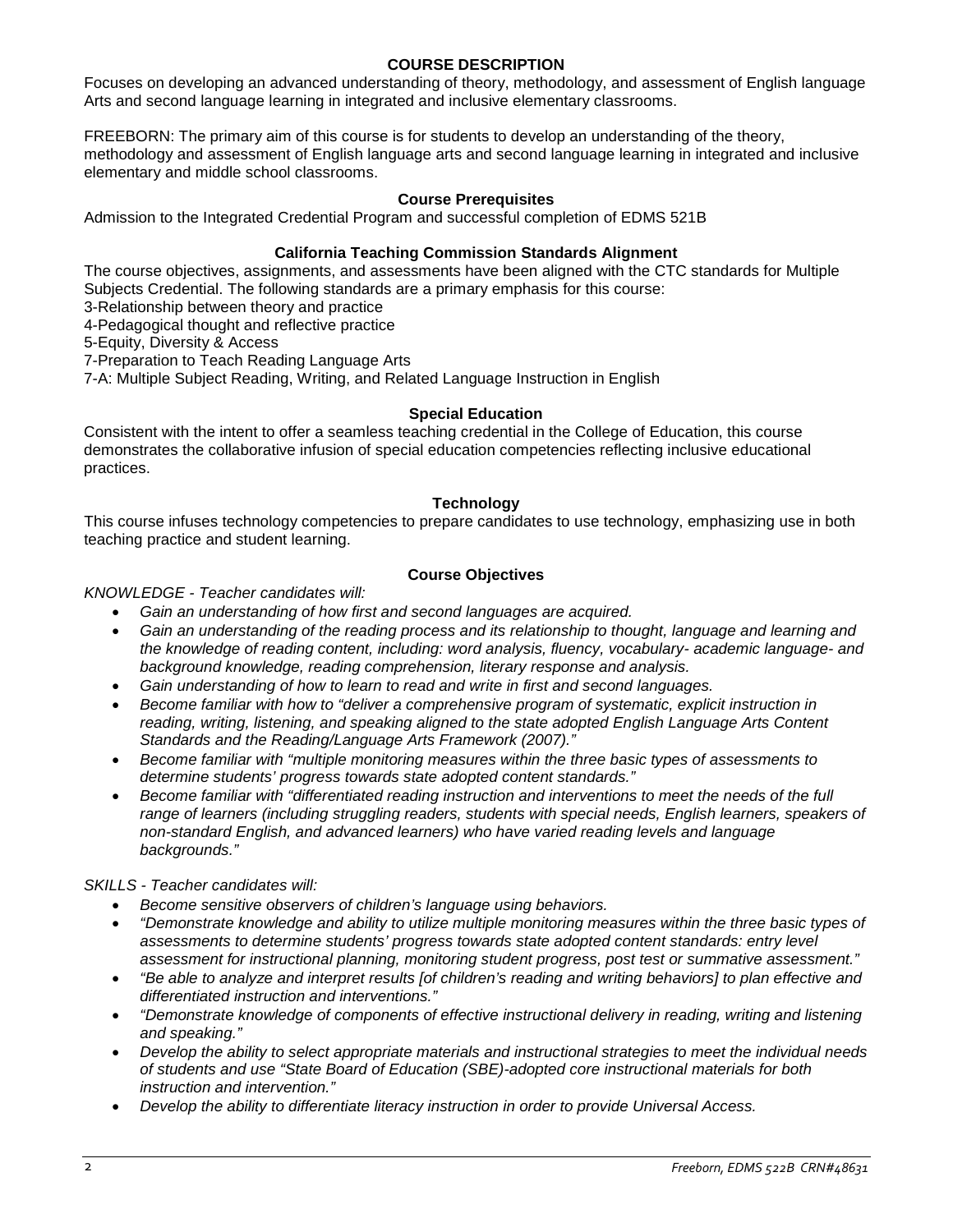• *Learn how to organize the classroom for teaching reading and writing to the full range of learners (including struggling readers, students with special needs, English learners, speakers of non-standard English, and advanced learners) who have varied reading levels and language backgrounds*

# *ATTITUDES AND VALUES – Teacher candidates will:*

- *Develop an appreciation for the natural language abilities children possess for processing and producing print.*
- *Appreciate the need and value of integrating reading and writing into all curricular areas*
- *Affirm the importance of a rich environment for an effective language arts program.*
- *Develop a sensitivity to and appreciation for culturally and linguistically diverse learners.*
- *Develop a sensitivity to and appreciation for the importance of reading and writing for students' own personal and professional growth.*
- *Develop a respect for each student, his/her abilities and background, and the student's right to instruction that meets his/her individual needs.*

# **Required Texts**

- Johns, Jerry. (2008). Basic Reading Inventory (any edition).
- Tompkins, Gail. (2012). Teaching Writing: Balancing Process and Product, Sixth Edition
- Tompkins, Gail. (2014). Literacy for the 21<sup>st</sup> Century, A Balanced Approach, Sixth Edition
- Choose one (sign up in class before you obtain it):
	- o de la Pena, Matt (2005). Ball Don't Lie
	- o Munoz Ryan, Pam (2000). Esperanza Rising
	- o Alexi, Sherman (2007). The Absolutely True Diary of a Part-Time Indian
	- o Lewis, John (2013.) March, Part One
	- o Palacio, R.J. (2012) Wonder

## **Recommended Texts**

- Alice Quiocho & Sharon Ulanoff (2009) Differentiated Literacy Instruction for English Language Learners
- Zarrillo, James. Ready for RICA: A Test Prep Guide

## **Authorization to Teach English Learners**

This credential program has been specifically designed to prepare teachers for the diversity of languages often encountered in California public school classrooms. The authorization to teach English learners is met through the infusion of content and experiences within the credential program, as well as additional coursework. Students successfully completing this program receive a credential with authorization to teach English learners. *(Approved by CCTC in SB 2042 Program Standards, August 02)*

## **STUDENT LEARNING OUTCOMES**

## **Teacher Performance Expectation (TPE) Competencies**

Teacher Performance Expectations are standards for student teachers. This course is designed to help teachers seeking the Multiple Subjects Credential to develop the skills, knowledge, and attitudes necessary to assist schools and districts implement effective programs for all students. The successful candidate will be able to merge theory and practice in order to realize a comprehensive and extensive educational program for all students. The following TPE Competencies are addressed in this course: 1A Reading-ELA, 3 Interpretation and Use of Assessments, 4 Making Content Accessible, 5 Student Engagement, 6 Developmentally Appropriate Practices, 7 Teaching English Learners, 8 Learning About Students, 9 Instructional Planning, 10 Instructional Time, 14 Educational Technology, 15 Social Justice.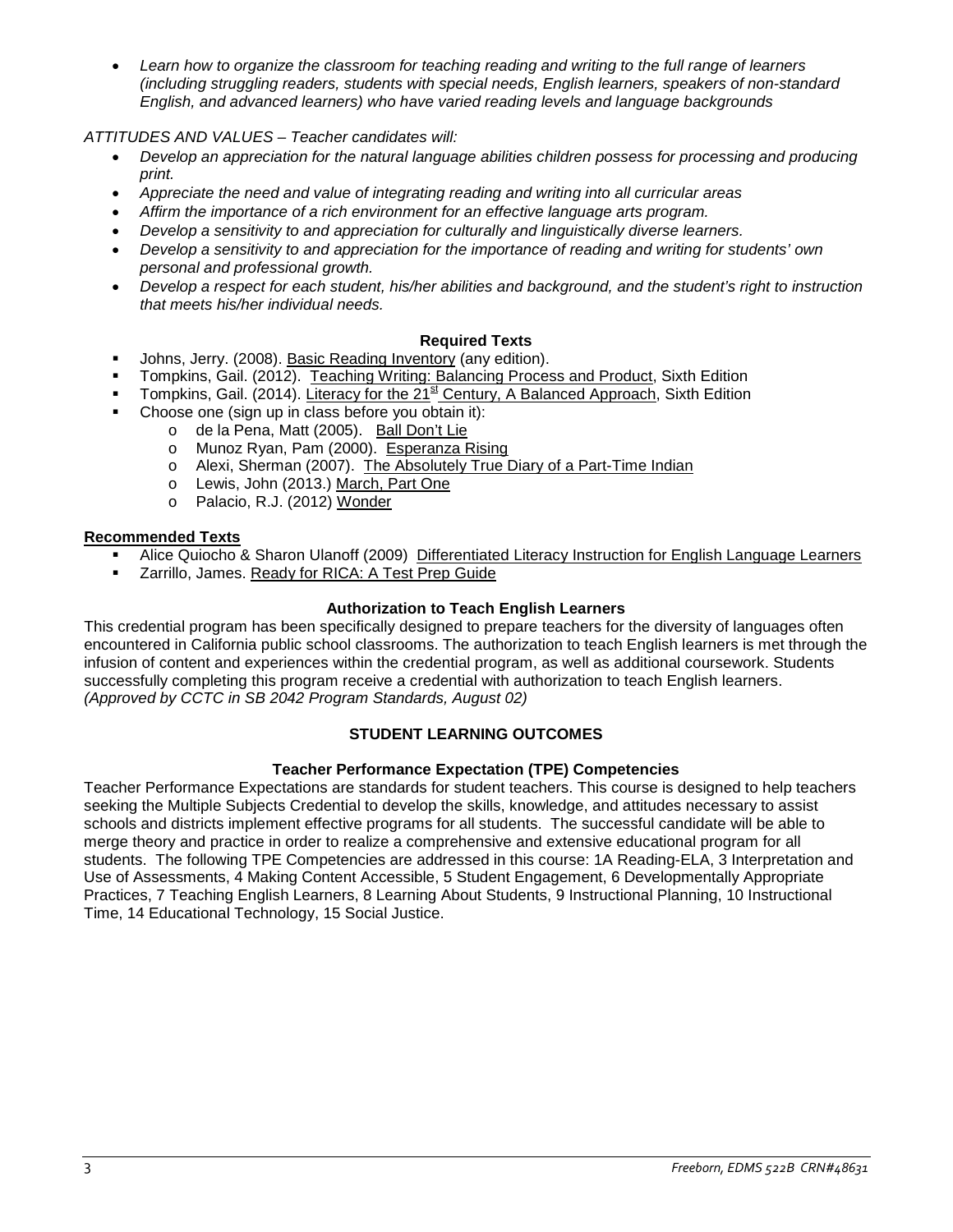### **California Teacher Performance Assessment (CalTPA)**

Beginning July 1, 2008 all California credential candidates must successfully complete a state-approved system of teacher performance assessment (TPA), to be embedded in the credential program of preparation. At CSUSM this assessment system is called the CalTPA or the TPA for short.

To assist your successful completion of the TPA, a series of informational seminars are offered over the course of the program. TPA related questions and logistical concerns are to be addressed during the seminars. Your attendance to TPA seminars will greatly contribute to your success on the assessment.

Additionally, SoE classes use common pedagogical language, lesson plans (lesson designs), and unit plans (unit designs) in order to support and ensure your success on the TPA and more importantly in your credential program.

The CalTPA Candidate Handbook, TPA seminar schedule, and other TPA support materials can be found on the SOE website:<http://www.csusm.edu/education/CalTPA/ProgramMaterialsTPA.html>

### **Assessment of Professional Dispositions**

Assessing a candidate's dispositions within a professional preparation program is recognition that teaching and working with learners of all ages require not only specific content knowledge and pedagogical skills, but positive attitudes about multiple dimensions of the profession. The School of Education has identified six dispositions – social justice and equity, collaboration, critical thinking, professional ethics, reflective teaching and learning, and life-long learning—and developed an assessment rubric. For each dispositional element, there are three levels of performance - *unacceptable*, *initial target*, and *advanced target*. The description and rubric for the three levels of performance offer measurable behaviors and examples.

The assessment is designed to provide candidates with ongoing feedback for their growth in professional dispositions and includes a self-assessment by the candidate. The dispositions and rubric are presented, explained and assessed in one or more designated courses in each program as well as in clinical practice. Based upon assessment feedback candidates will compose a reflection that becomes part of the candidate's Teaching Performance Expectation portfolio. Candidates are expected to meet the level of *initial target* during the program.

### **School of Education Attendance Policy**

Due to the dynamic and interactive nature of courses in the School of Education, all students are expected to attend all classes and participate actively. At a minimum, students must attend more than 80% of class time, or s/he may not receive a passing grade for the course at the discretion of the instructor. Individual instructors may adopt more stringent attendance requirements. Should the student have extenuating circumstances, s/he should contact the instructor as soon as possible. *(Adopted by the COE Governance Community, December, 1997).*

**This course:** Students missing more than one class session cannot earn an A or A-. Students missing more than two class sessions cannot earn a B or B+. Students missing more than three classes cannot earn a C+. Arriving late or leaving early by more than 20 minutes counts as an absence. Notifying the instructor does not constitute an excuse. All assignments must be turned in on due date even in case of an absence.

### **Students with Disabilities Requiring Reasonable Accommodations**

Students with disabilities who require reasonable accommodations must be approved for services by providing appropriate and recent documentation to the Office of Disable Student Services (DSS). This office is located in Craven Hall 4300, and can be contacted by phone at (760) 750-4905, or TTY (760) 750-4909. Students authorized by DSS to receive reasonable accommodations should meet with their instructor during office hours or, in order to ensure confidentiality, in a more private setting.

### **All University Writing Requirement**

Writing requirements for this class will be met as described in the assignments. Every course at the university, including this one, must have a writing requirement of at least 2500 words.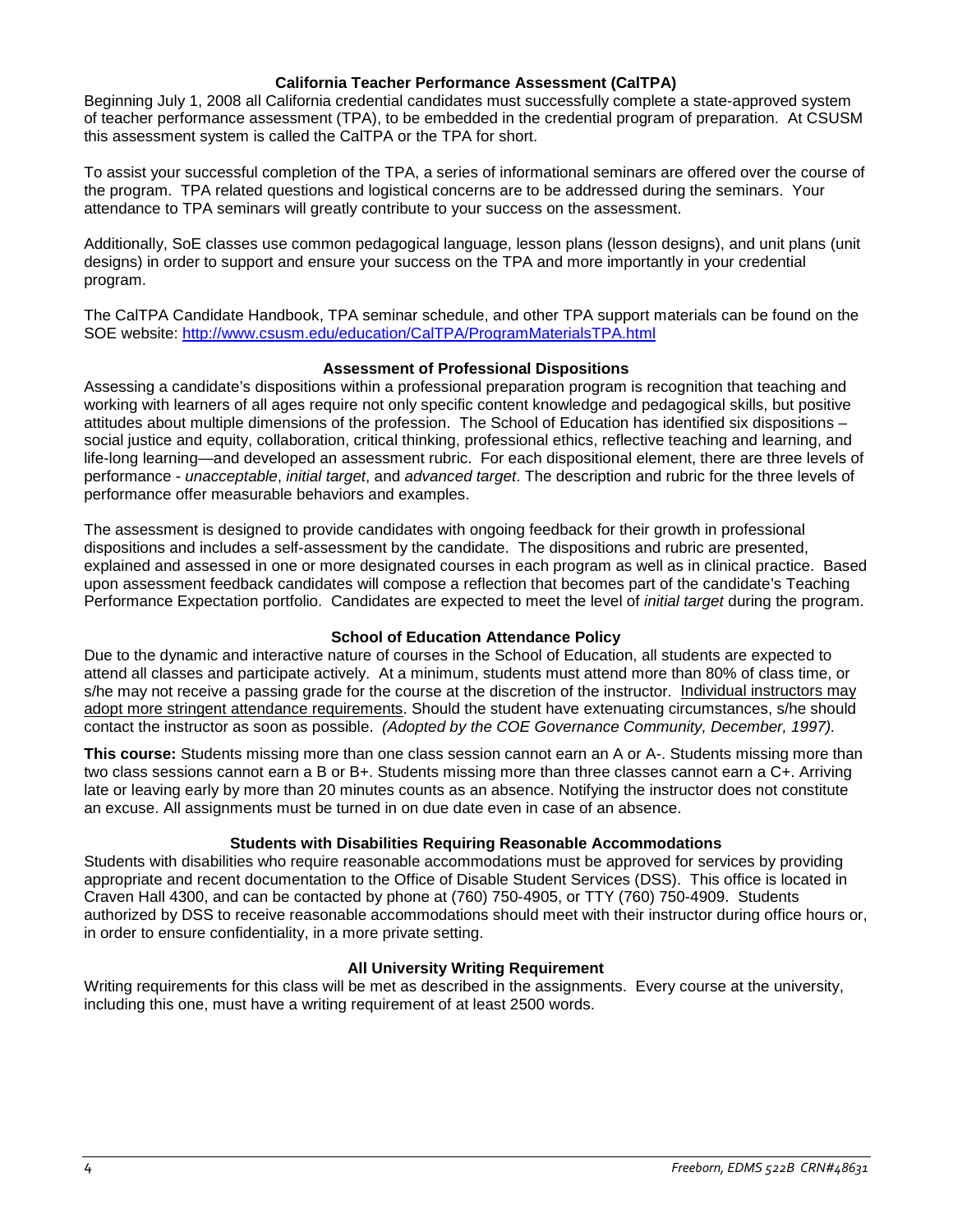### **CSUSM Academic Honesty Policy**

"Students will be expected to adhere to standards of academic honesty and integrity, as outlined in the Student Academic Honesty Policy. All written work and oral presentation assignments must be original work. All ideas/materials that are borrowed from other sources must have appropriate references to the original sources. Any quoted material should give credit to the source and be punctuated with quotation marks.

Students are responsible for honest completion of their work including examinations. There will be no tolerance for infractions. If you believe there has been an infraction by someone in the class, please bring it to the instructor's attention. The instructor reserves the right to discipline any student for academic dishonesty in accordance with the general rules and regulations of the university. Disciplinary action may include the lowering of grades and/or the assignment of a failing grade for an exam, assignment, or the class as a whole."

Incidents of Academic Dishonesty will be reported to the Dean of Students. Sanctions at the University level may include suspension or expulsion from the University.

### **Plagiarism:**

As an educator, it is expected that each student will do his/her own work, and contribute equally to group projects and processes. Plagiarism or cheating is unacceptable under any circumstances. If you are in doubt about whether your work is paraphrased or plagiarized see the Plagiarism Prevention for Students website http://library.csusm.edu/plagiarism/index.html. If there are questions about academic honesty, please consult the University catalog.

### **Use of Technology**

Students are expected to demonstrate competency in the use of various forms of technology (i.e. word processing, electronic mail, Moodle, use of the Internet, and/or multimedia presentations). Specific requirements for course assignments with regard to technology are at the discretion of the instructor. Keep a digital copy of all assignments for use in your teaching portfolio. All assignments will be submitted online, and some will be submitted in hard copy as well. Details will be given in class.

### **Electronic Communication Protocol**

Electronic correspondence is a part of your professional interactions. If you need to contact the instructor, e-mail is often the easiest way to do so. It is my intention to respond to all received e- mails in a timely manner. Please be reminded that e-mail and on-line discussions are a very specific form of communication, with their own nuances and etiquette. For instance, electronic messages sent in all upper case (or lower case) letters, major typos, or slang, often communicate more than the sender originally intended. With that said, please be mindful of all e-mail and on- line discussion messages you send to your colleagues, to faculty members in the School of Education, or to persons within the greater educational community. All electronic messages should be crafted with professionalism and care.

Things to consider:

- Would I say in person what this electronic message specifically says?
- How could this message be misconstrued?
- Does this message represent my highest self?
- Am I sending this electronic message to avoid a face-to-face conversation?

In addition, if there is ever a concern with an electronic message sent to you, please talk with the author in person in order to correct any confusion.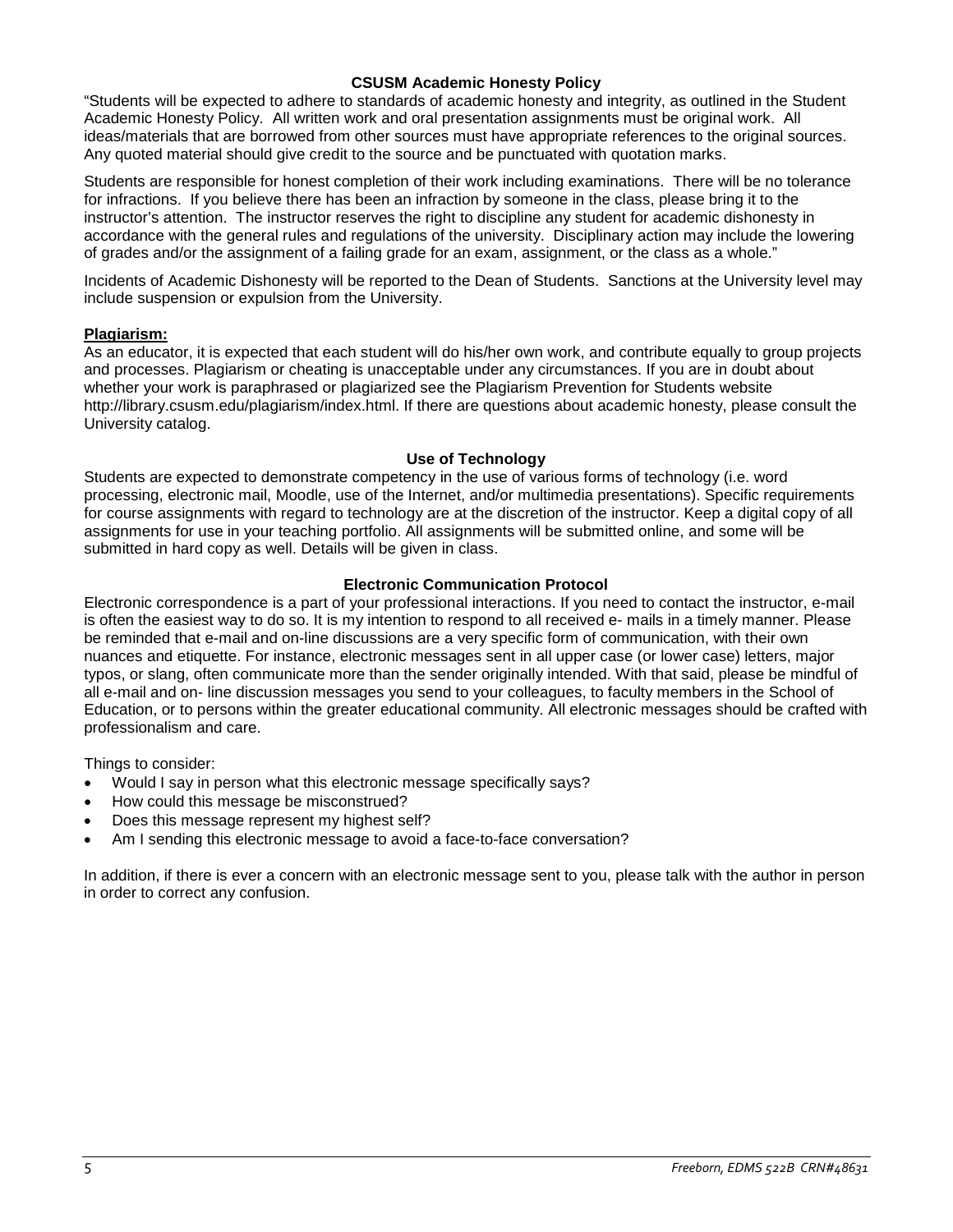### **COURSE REQUIREMENTS**

### **Assignments**

Students are expected to demonstrate competency in the use of various forms of technology (i.e. word processing, electronic mail, Moodle, use of the Internet, and/or multimedia presentations). Specific requirements for course assignments with regard to technology are at the discretion of the instructor. Keep a digital copy of all assignments for use in your teaching portfolio**. Assignments are to be turned in on the due date, no exceptions.** (Contact instructor if an emergency situation exits)

Proofread and edit word-processed assignments prior to submission. Hand-written work is not accepted. Assignments are written in Times, size12 font, and are double-spaced. Ensure the text is error-free (grammar, spelling), and ideas are logically and concisely presented. All citations, where appropriate, use American Psychological Association (APA) format.

| <b>Assignment</b>          | <b>Points Possible</b> |
|----------------------------|------------------------|
| Field Observations (3)     | 100                    |
| Literacy Lesson Plan       | 200                    |
| <b>Literacy Case Study</b> | 250                    |
| Journal                    | 150                    |
| <b>Writing Portfolio</b>   | 100                    |
| Write/Reflect/Connect      | 100                    |
| Participation              | 100                    |
| Total                      | 1000                   |

### **FIELD OBSERVATIONS**

In both the Literacy courses (EDMS 521 and EDMS 522), you will study topics in literacy instruction related to RICA domains. You will observe three different literacy lessons in elementary classrooms and document the RICA domains you see, as well as analyze the instruction that addresses them. More information is on Moodle.

# **LITERACY LESSON PLAN**

You will craft a literacy lesson plan that is appropriate for the students in your practicum class. It is recommended that it be one that you teach as part of your requirements for the practicum. You will select at least one RICA domain to address. Details will be posted on Moodle and discussed in class.

## **LITERACY CASE STUDY**

The Literacy Case Study is described in detail in the Literacy Case Study Handbook provided on the Moodle site. Students conduct literacy assessment with one child who is a reader, analyze and interpret the resulting data, and describe the child's strengths and needs in reading.

Students develop recommendations in the form of specific instructional strategies that support the child's progress in reading.

The case study child **must** already be reading. It is recommended that s/he be in the upper elementary grades and be reading below his/her current grade level. The completed assessment forms are placed in an appendix that is handed in to the instructor in hard copy. A parent permission (consent) form must be included in the appendix.

## **JOURNAL**

You will engage in an ongoing discussion with your professor and your classmates about the readings and how they connect to our in-class discussions as well as your field experiences. Keep a spiral notebook or composition book dedicated to this journal. You will read each week's readings and respond to them in the journal. Bring your journal to class each week as we will share the journals with each other and respond to each other's writing.

### **WRITING PORTFOLIO**

There will be a number of writing assignments begun in class and completed as assignments. You will keep a portfolio of your writing to be collected throughout the semester and shared at the Literacy Café.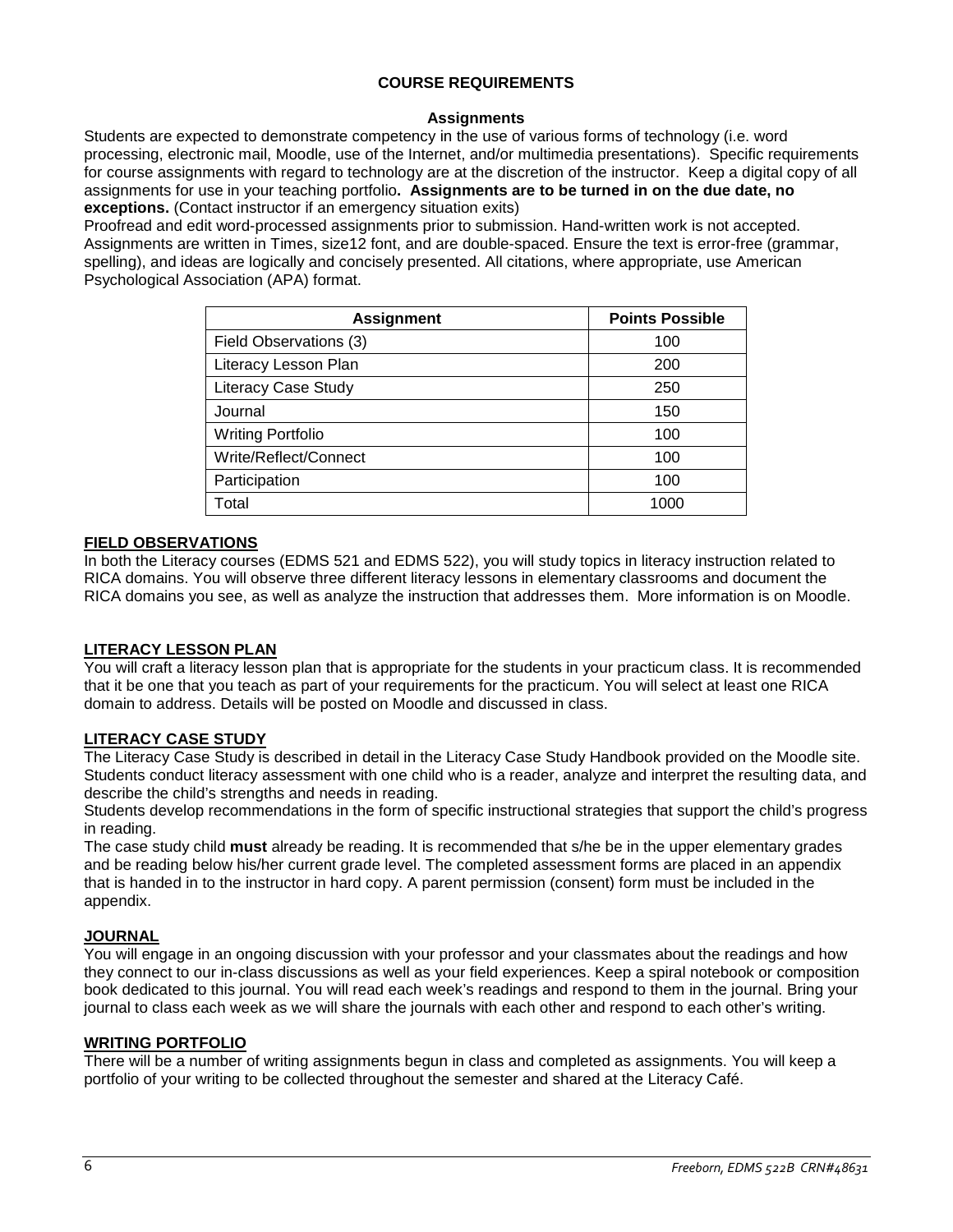## **WRITE-CONNECT-REFLECT**

#### **Task Requirements:**

You will select a piece of writing from your portfolio that you experienced as a student and consider how you would use this as a teacher. Directions are on Moodle and will be discussed in class.

# **PARTICIPATION**

Class participation is key to success in a teacher preparation program. There will be many opportunities for you to exhibit leadership and collegiality in this class, including a literature circle, creating a book trailer, and a class quilt.

#### **Grading Standards**

In order to earn a teaching credential from the state of California, you must maintain a B average (3.0 GPA) and cannot receive below a C+ in any course in your teacher education program.

|    |       | A | 94-100 | А- | 90-93 |
|----|-------|---|--------|----|-------|
| B+ | 87-89 | в | 84-86  | в- | 80-83 |
| C+ | 77-79 | C | 74-76  | C- | 70-73 |